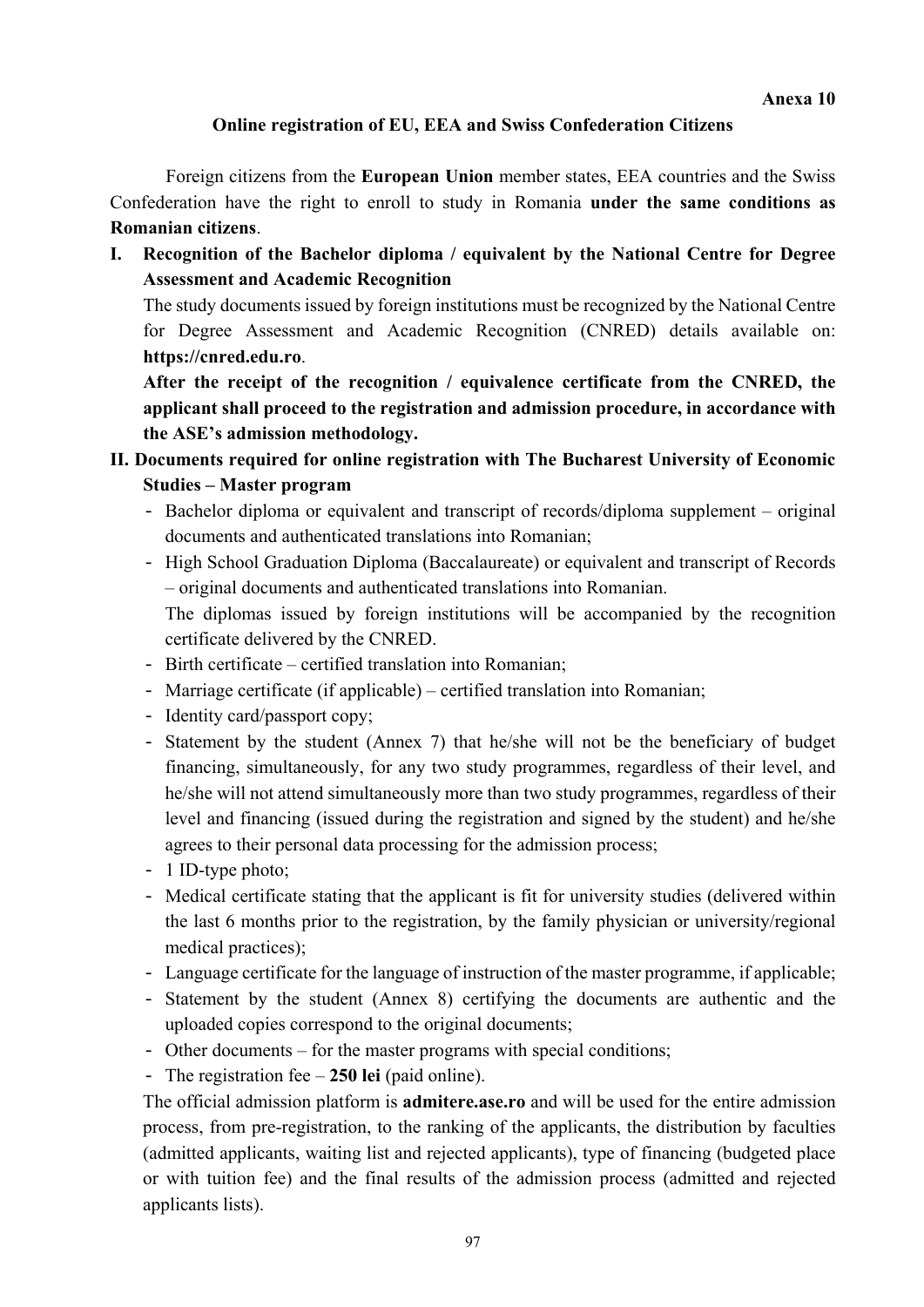The applicants will be able to check permanently on their status throughout the different steps of the admission process by checking on the platform **admitere.ase.ro**.

The registration period is 22-26 July 2022 without exception. By the dealine, all the application documents shall be uploaded, the order of the options registered by types of financing and the applicant must have confirmed the end of the registration by hitting the button "Trimite pentru înscriere" (=Submit for registratin)

The documents shall be uploaded on the admission platform. The applicants who do not possess a Romanian CNP shall send an e-mail to the International Relations Department (**internationaladmission@ase.ro**) in order to obtain an ID number for the platform.

All graduates of international study programs shall send their studies documents (bachelor diploma or equivalent, diploma supplement/transcript of records, CNRED recognition certificate) to **internationaladmission@ase.ro** prior to the online registration. The equivalent grades to the Romanian system will be transmitted to the applicants by e-mail and uploaded by themselves on the registration platform.

The Bucharest University of Economic Studies offers various graduate specializations, shown in **Annex 1**.

### **Programs taught in English:**

- Accounting, Audit and Management Information Systems
- Applied Finance
- Customer Relationship Management
- English Language Education and Research Communication for Business and Economics
- Entrepreneurship
- Excellence in Business and Services
- Informatic Security
- International Business Management

### **Special program taught in English (special admission requirements & specific fees):**

- Business Administration (**http://www.imba.fabiz.ase.ro/)**
- Entrepreneurship and Business Administration in the energy sector (**http://mba-energie.ase.ro/**)
- Digital Business and Innovation (**http://mdbi.fabiz.ase.ro/**)

### **Programs taught in French**:

• Entrepreneurship and Business Administration

### **Programs taught in German:**

• Entrepreneurship and Business Administration

### **International MBAs (special admission requirements & specific fees)**:

- Romanian-Canadian MBA taught in English (**http://bbs.ase.ro/romaniancanadian.html**)
- Romanian-French MBA taught in English (**http://bbs.ase.ro/romanianfrench.html**).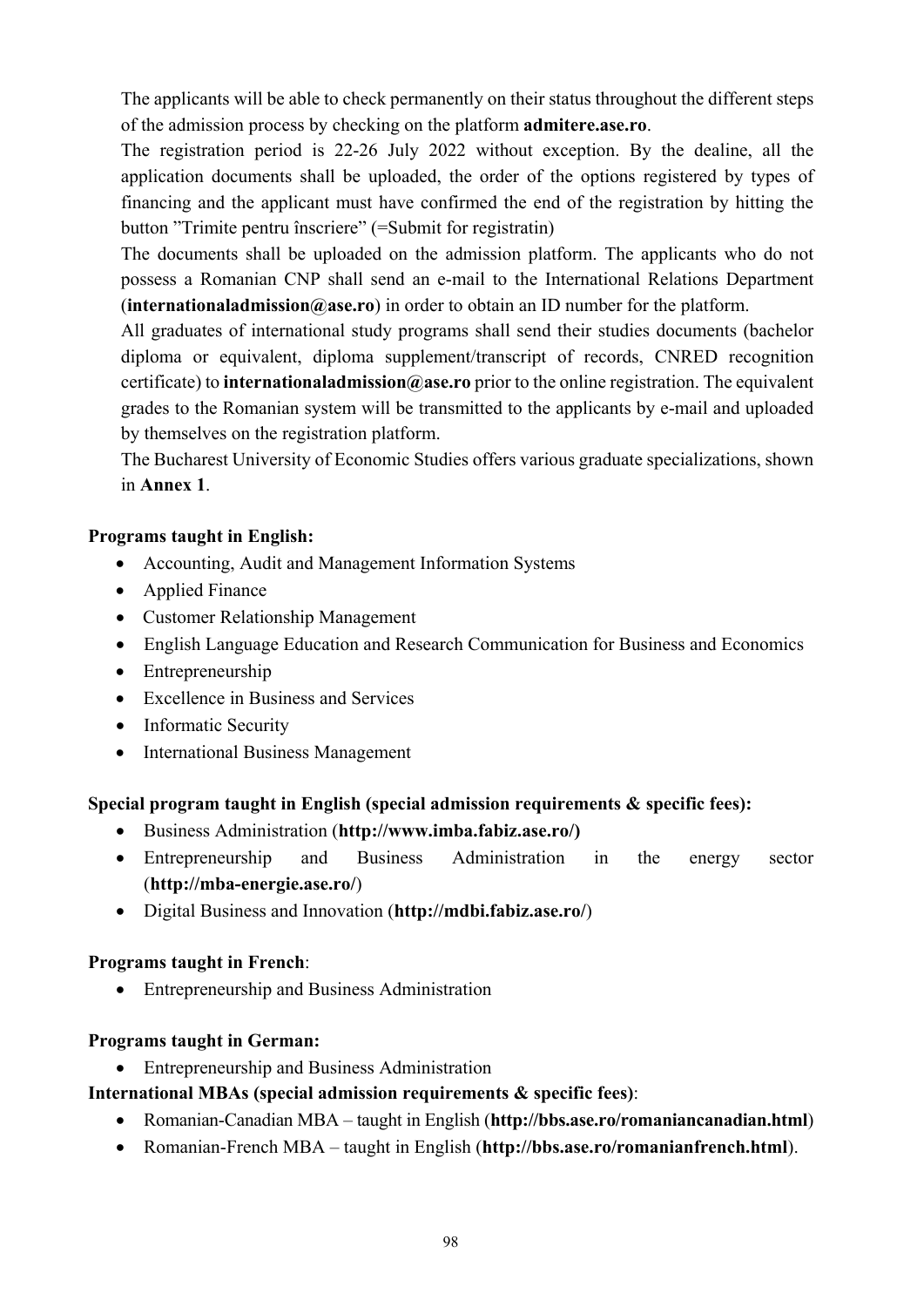#### **Overview of the admission process**

- 1. The master programs have a normal duration of 2 academic years (4 semester) conducting to the accumulation of 120 ECTS. They can either be research or professional-oriented masters. Both allow the graduates to pursue their education at the doctoral level.
- 2. For the regular programs, there are places funded from the state budget (without tuition fees) and tax places. The study programs are organized by faculties. A candidate can apply for a single faculty, choosing among the programs available in the respective study area. The number of places per program is detailed in the Annex 1. The amount of the registration and tuition fees is stipulated in the ASE Methodology on university fees.
- 3. The admission process is open for Bachelor's graduates having a Bachelor's diploma or equivalent, regardless of the year of graduation, provided the level of studies and the diploma are recognized by the Ministry of Education.
- 4. The citizens of other European Union member states, of the European Economic Area and of the Swiss Confederation are entitled to take part in the admission process under the same legal conditions as the Romanian citizens, including the same tuition fees. Their Bachelor's or equivalent diploma has to be recognized by the competent department of the Ministry of Education prior to the registration with the ASE (the process may take up to 30 days).
- 5. The admission process consists of the online registration of the application file, an interview/written exam. The admission of the applicants is based strictly on the admission average grade point – descending ranking of the applicants, correlated with the options expressed at the registration. The minimum average grade required to pass the admission exam is 6,00.
- 6. For the admission to a study program taught in Romanian, the foreign citizens have to provide a language certificate delivered by institutions recognized by the Ministry of Education. In case they didn't study in Romanian or don't have such a certificate, they will pass an interview in Romanian.

 For the admission to a study program taught in other languages (English, French, German) the language test is compulsory for all the candidates who don't have a recognised certificate/ didn't graduate a bachelor's programme taught in the respective language. An applicant can choose programs in Romanian and only one of the other languages of instruction (either English, French or German), except for the Faculty of Business Administration in foreign languages, where they can choose between two languages (either English, French or German). The interview performance is assessed with a qualification  $Pass''/Psi''$ . Fail".

- 7. The written test consists of multiple choice questions (duration: 2 hours), with one correct answer. The test will be written in the language of instruction of the program. The preparation for it will be done using the list of topics and references in Annex 3 and 4.
- 8. The admission average grade point is determined as follows: 60% the Bachelor's graduation average grade and 40% the grade of the written test. A minimum of 6,00 / 10 is required in order to be admitted.

If there is more than one applicant with the same GPA as the last one admitted on a budgeted or tax place, there will be used additional criteria: grade from the written test, the bachelor average graduation grade and the average of the years of undergraduate studies.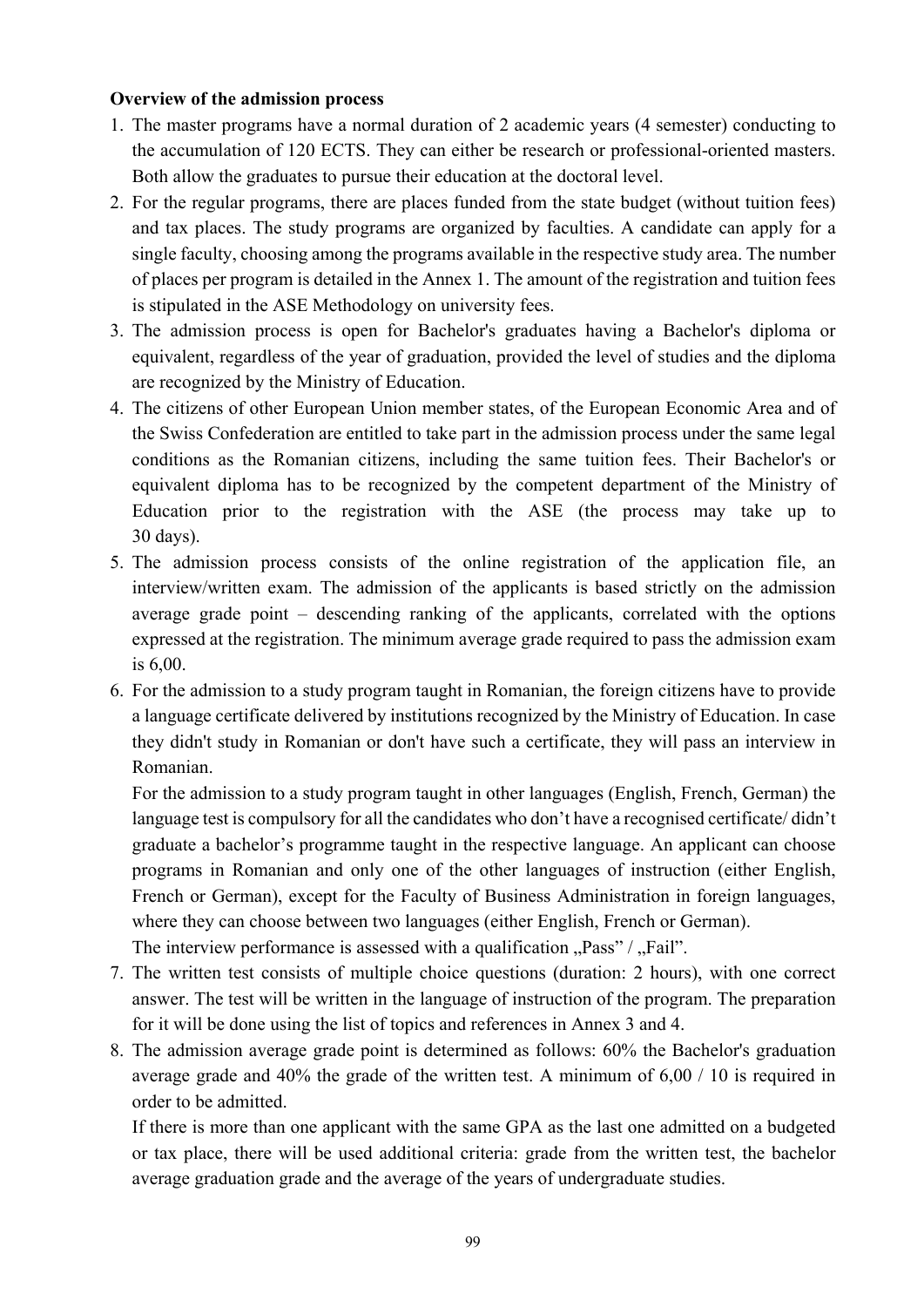- 9. The applicants who are students or graduates of higher education studies may enrol for a second Master's program, either on a budgeted place or a tax place, under the following conditions:
	- if the first master's program was financed from the state budget, the second will be on tuition fee,
	- if the first program was financed by tuition fees, the second may be on a budgeted place or a tax place.
- 10. The applicants who are students or graduates of master programs and received support from the state budget for a certain part of their studies have to state it upon registration. An admitted applicant may benefit of budget support only for one program, for the normal duration of the studies. The redistribution of the budgeted places is done after the 1st year of studies, based upon the academic results of the students, as stipulated in the ASE Regulation regarding the Master's studies.

### **Registration**

11. There is only one registration, with one faculty, for as many options as available for the respective study area.

Upon online registration, the applicant will express options (and rank of the options) for study programs and type of financing (budgeted or tax places).

After the end of the registration period no changes are admitted to the registration data: options, their order and other information.

#### **Results & confirmation**

- 12. The admission results are published as follows: applicants admitted on budgeted places, applicants admitted on tax places and waiting lists. The waiting list contains the names of the applicants who qualify for at least one of their options, but have a GPA inferior to the last admitted applicant. They may obtain an eligible place after the end of the confirmation period. In case of insufficient applications for some of the programs, it is possible they would not open. The candidates are advised to put more than one option. In case some of the programs are cancelled, the applicants affected by the cancellation, may be offered the option of adding other options from the places still available in other programs.
- 13. The admitted applicants will confirm their place as follows:
	- The applicants admitted on a budgeted place will register the original baccalaureate diploma and the transcripts, the bachelor diploma and transcripts. This rule also applies for applicants admitted on a tax place or those on a waiting list if they registered options for budgeted places.
	- The applicants who want to be distributed on a tax place will pay half of the annual tuition fee (online, on the admission platform). This includes the applicants admitted on a tax place, the applicants admitted on a budgeted place or who are on a waiting list and have options to follow a study program on a tax place.
	- The applicants who register the original baccalaureate diploma, the bachelor diploma and transcripts and pay half of the annual tuition fee will be considered for both forms of financing (budgeted and tax places), according to their initial options.
	- The applicants who don't register the original baccalaureate diploma, the bachelor diploma and transcripts nor pay half of the annual tuition fee will be rejected.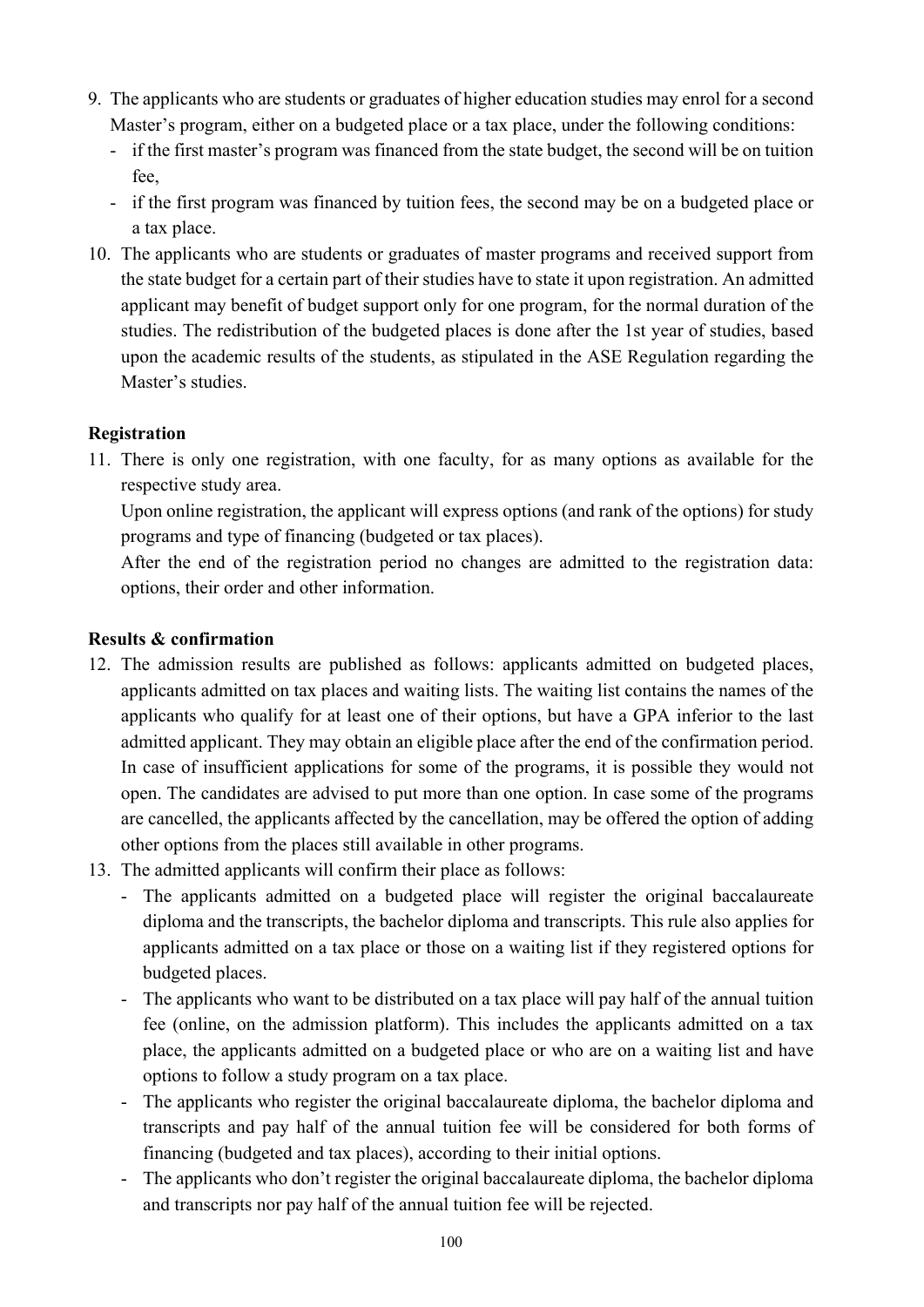- At the end of the confirmation period, the final admission ranking is published: applicants admitted on a budgeted place, applicants admitted on tax places and rejected applicants. One applicant may be declared admitted to a better ranking option from his/her initial option.
- 14. The applicants who were initially placed on a waiting list and paid half of the annual tuition fee but are not admitted, will recover the whole amount paid upon request.
- 15. The applicants admitted on a budgeted place who have also paid half of the annual tuition fee will receive the whole amount back, upon written request.

### **Matriculation to the 1st year of studies**

- 16. The admitted applicants are matriculated to the 1st year of studies during the academic year 2022-2023 by a Rector's decision. The admitted applicants shall register the original study documents and sign an educational contract with the Bucharest University of Economic Studies in the first three weeks from the beginning of the academic year, and the stipulations of ASE Regulation regarding the Master's studies.
- 17. The status of budgeted / tax paying student is updated after the 1st year of studies. The students will be ranked according to their academic performance (number of credits and average grade).
- 18. The organisation of the study groups doesn't consider the status of the student (budgeted or tax place).
- 19. The scholarships, aids and other facilities are available with respect to the law. ASE provides admitted applicants with accommodation in campus based on their academic performance.

#### **Admission and tuition fees**

- 20. The registration and tuition fees are decided each year by the Academic Senate of the university and might be subject to change slight changes from one year to another.
- 21. All the fees (registration, ½ annual tuition fee for confirming the place) will be paid online, on the **admitere.ase.ro platform**.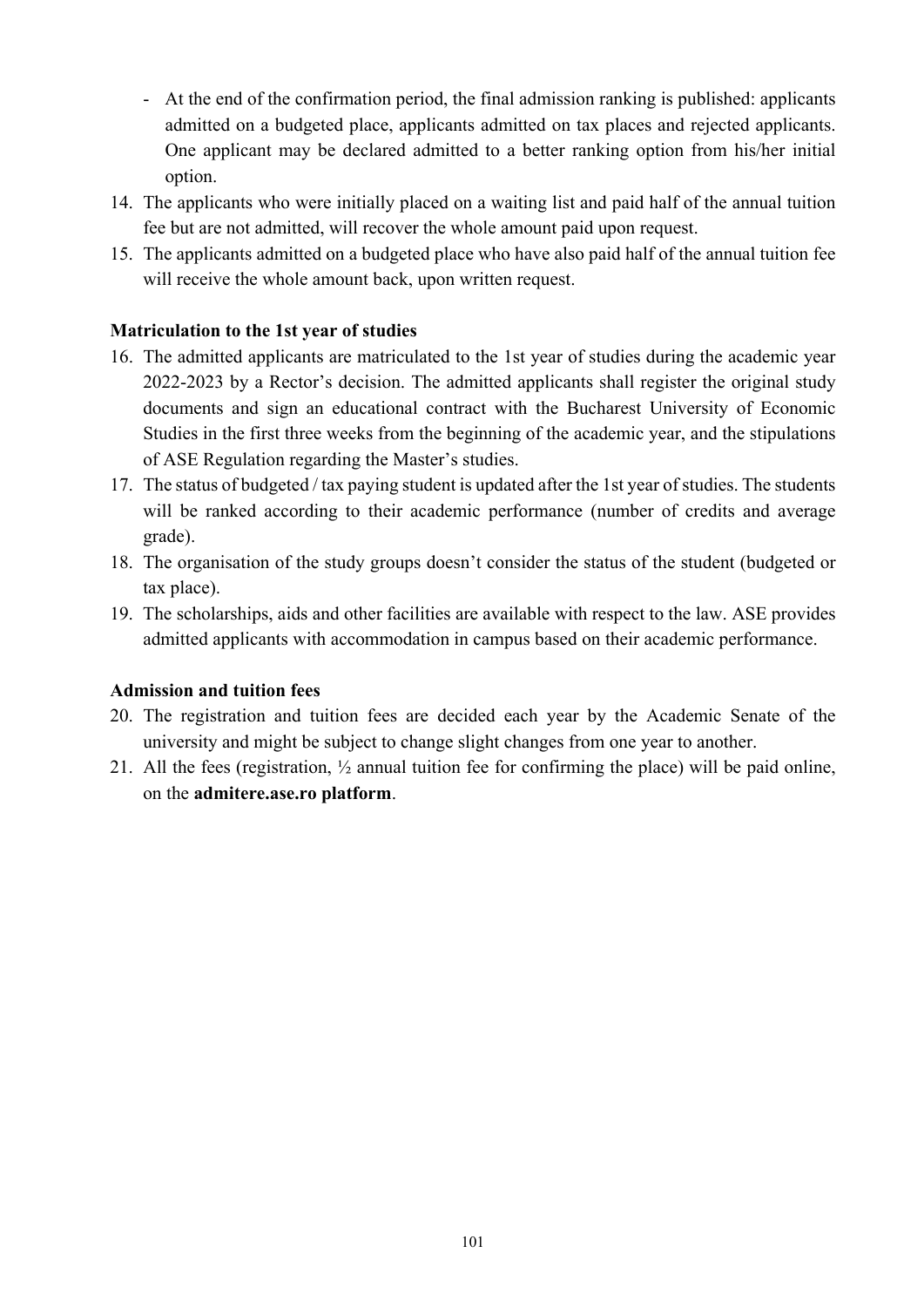#### **Schedule of the admission process – Master's programs\* Academic year** 2022-2023

| [1] Online Registration                                                                                                                                                   | 22-26 July (Fri-Tue),  |
|---------------------------------------------------------------------------------------------------------------------------------------------------------------------------|------------------------|
|                                                                                                                                                                           | Tuesday until 12,00    |
| [2] Publication of the schedule for the language competence test                                                                                                          | 26 July (Tue)          |
| [3] Language competence assessment and publication of the results                                                                                                         | 27 July (Wed)          |
| [4] Speciality exam/Specialty assessment (interview) for the all master                                                                                                   |                        |
| programs – Annex 4 and the English Language Education and                                                                                                                 |                        |
| <i>Research Communication for Business and Economics program</i> 28 July (Thu)                                                                                            |                        |
| and publication of its' results                                                                                                                                           |                        |
| [5] Registration of the contestations regarding the assessment for the                                                                                                    |                        |
| written<br>e-mail:<br><b>registratura@ase.ro,</b> between 29 of July (Fri)<br>exam<br>via                                                                                 |                        |
| 08,00-10,00                                                                                                                                                               |                        |
| [6] Publication of the preliminary admission results: candidates                                                                                                          |                        |
| admitted on places financed from the state budget and candidates 29 of July (Fri)                                                                                         |                        |
| admitted on tax places,                                                                                                                                                   |                        |
| [7] Confirmation of the places by register the original baccalaureate<br>diploma, the bachelor diploma and transcripts and/or payment of<br>1/2 of the annual tuition fee | register the original  |
|                                                                                                                                                                           | baccalaureate diploma, |
|                                                                                                                                                                           | the bachelor diploma   |
|                                                                                                                                                                           | and transcripts        |
|                                                                                                                                                                           | 01-02 August (Mon-     |
|                                                                                                                                                                           | Tue), Tuesday untill   |
|                                                                                                                                                                           | 14.00                  |
|                                                                                                                                                                           | payment of 1/2 of the  |
|                                                                                                                                                                           | annual tuition fee     |
|                                                                                                                                                                           | 29 July - 01 August    |
|                                                                                                                                                                           | (Fri-Mon), 01 August   |
|                                                                                                                                                                           | untill 16.00           |
| [8] Publication of the final results for each program: candidates                                                                                                         |                        |
| admitted on places financed from the state budget, candidates $ 03 \text{ August}$ (Wed)                                                                                  |                        |
| admitted on tax places, rejected applicants.                                                                                                                              |                        |

## **1st intake** ‒ **July - August 2022**

\* The special master's programs may have distinct calendars, specified in their admission conditions ( Annex 5) Depending on the number of applications registered, the Central Admission Commission may decide changes to the admission schedule. The changes will be announced in due time to the public.

The payment of ½ of the annual tuition fee will be done with priority on the admission platform. If the payment is done by bank transfer it is mandatory to upload the proof on the platform.